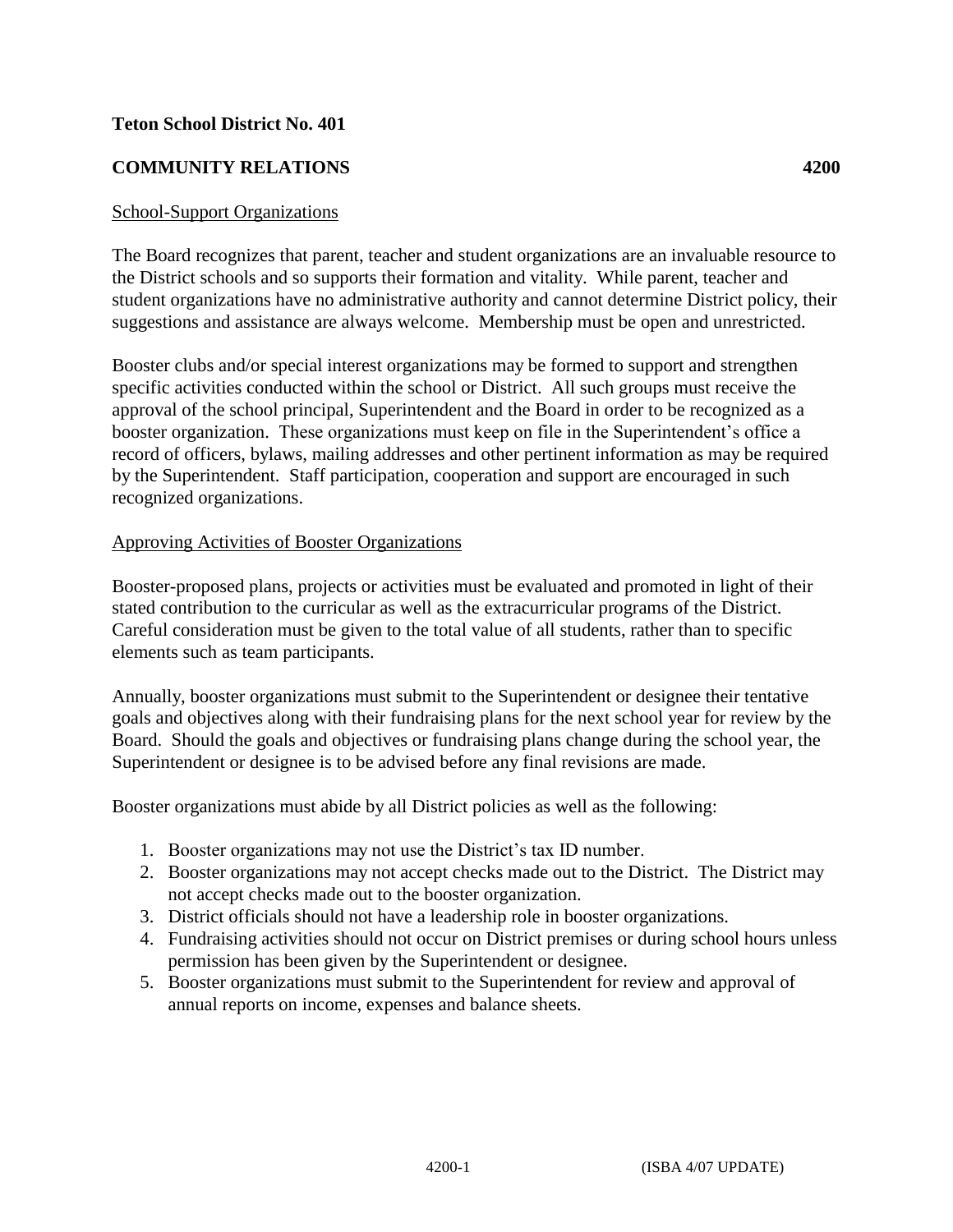## Fund-Raising by School Support Groups

Fund-raising by school support groups is considered a usual and desirable part of the function of such groups. The specific fund-raising activities must be approved in advance by the principal.

The principal must be consulted prior to any expenditure of such funds. All such funds raised by school adjunct groups are to be used for the direct or indirect support of school programs. Equipment purchased by support groups and donated to the schools becomes the property of the District and may be used or disposed of in accordance with District policy and state law.

Announcements of booster organization events and activities should clearly indicate that it is sponsored by a group and not the school or district. Groups should warrant that the activities will be adequately supervised.

### Financial Records

Booster organizations shall handle their own accounting and bookkeeping procedures and maintain their own separate accounts for income and expenditures. However, each organization shall be required to submit an annual financial report to the Principal/Designee giving a full accounting of their financial dealings for the year including money raised and expended. The organization shall also submit to the Superintendent backup documentation. Adequate, auditable financial records shall be maintained at all times.

Booster organizations shall use a fiscal reporting period that begins July 1 and ends June 30. Only elected officers of the booster organization may be authorized to sign checks drawn on the bank account of the organization. Two signatures are required on all organization checks. Persons authorized to sign may not be related nor live in the same house. An employee of the school may not be authorized to sign checks drawn on the bank account of a booster organization operating at that school.

No member or officer of any school associated organization shall draw a salary or receive wages of any kind in connection with their work with any school associated organization with the exception that members or officers may be reimbursed for personal expenditures made on behalf of the organization to a maximum of \$1,000.00 per year as verified by actual receipts. Any school associated organization failing to submit an annual financial statement as required by this policy shall be subject to having the Board approval withdrawn and will no longer be allowed to raise funds on behalf of the schools or use the name of any school or of the District in any way, or imply or infer that they are a school associated organization.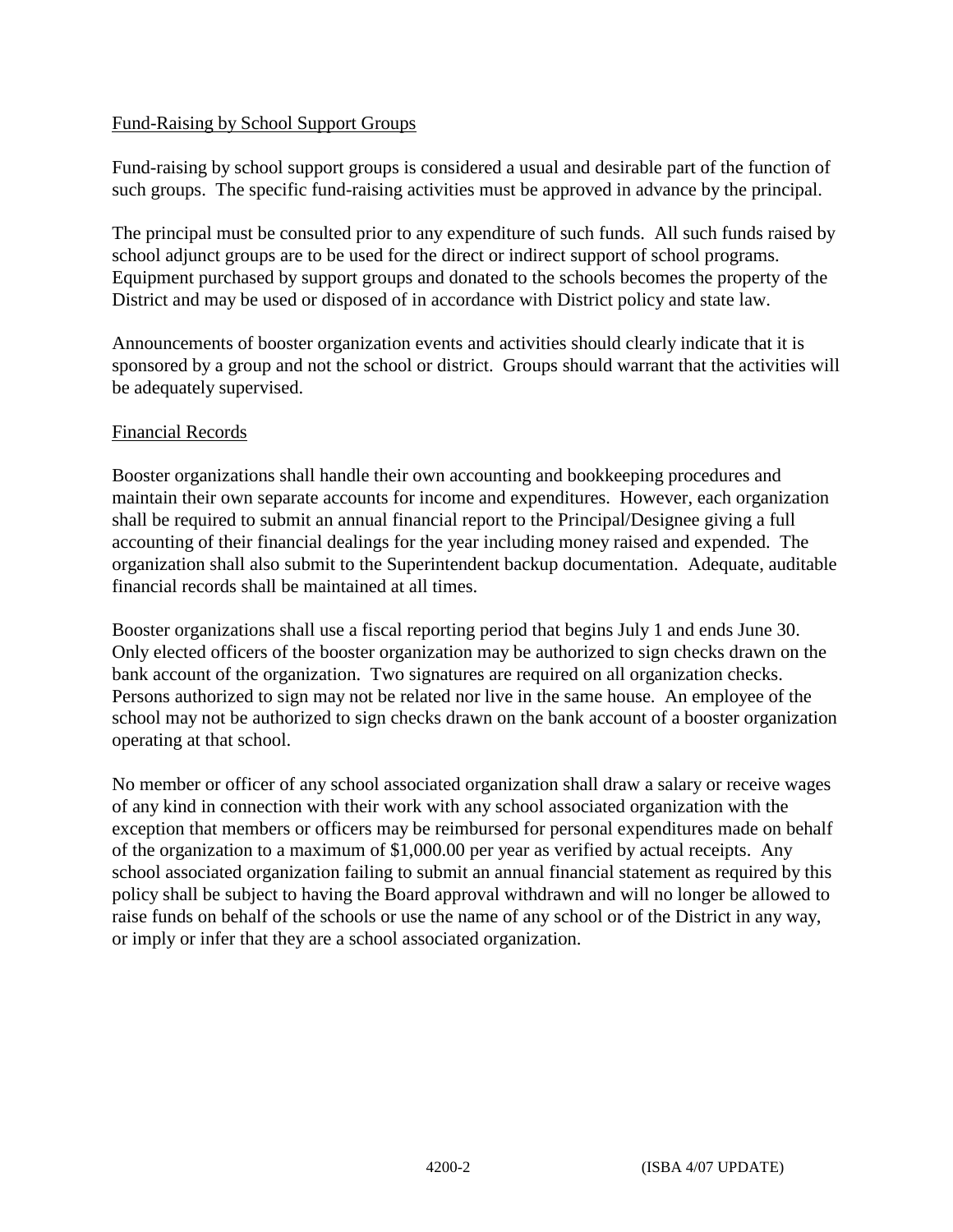## Audit

Any booster organization shall be required to conduct annual/quarterly (choose one) audits of their financial records. The District does/does not (choose one) require booster organizations to hire an audit committee or qualified accountant to conduct the organization's audit.

### Liability and Insurance

The District requires any booster organization or like organization to obtain and keep current liability insurance in the amount of \$\_\_\_\_\_\_\_\_\_\_\_\_ naming the District as additional insured's.

## High School Activities Association Regulations

The Idaho High School Activities Association Rules and Regulations prohibits remuneration of any kind from any source outside the local school board in return for services rendered in instructing or coaching any high school athletic team. Said prohibition shall also apply to any coach, instructor or advisor of other teams, clubs, groups, etc. Coaches, instructors or advisors may receive appreciation gifts from team members, students parent or community organizations that do not exceed the value of an IHSAA player award.

### Parameters for Use of the District's Name, Logo or Mascot

The use of the District or any school name, logo or mascot by booster organizations must be authorized by the Superintendent or designee. The Superintendent or designee may revoke the authorization to use the District's name, logo or mascot if the Superintendent or designee determines that the booster organization has failed to comply with the terms of this policy or any other District policy. The Superintendent or designee will notify the booster organization in writing of the reason for the revocation. The booster organization may appeal the revocation to the Board whose decision will be final. The appeal must be filed in writing and submitted to the Board Clerk no later than five business days from the date of the Superintendent/designee's letter.

In the event a booster organizations authorization to use the District's name, logo or mascot is revoked, the booster organization will within three business days of the final decision provide to the District Treasurer for deposit all of the funds in its possession.

### Donations

Any item that a booster organization proposes to contribute to the school must meet all legal requirements, including safety codes. Before accepting any such donation, the Principal/Designee must ensure that funding is available to install and maintain all donated equipment, such as playground equipment, in compliance with all safety requirements. All items donated become the property of the District. While the intent of the donation will be considered, the District reserves the right to modify the use if the needs of the students or the District change.